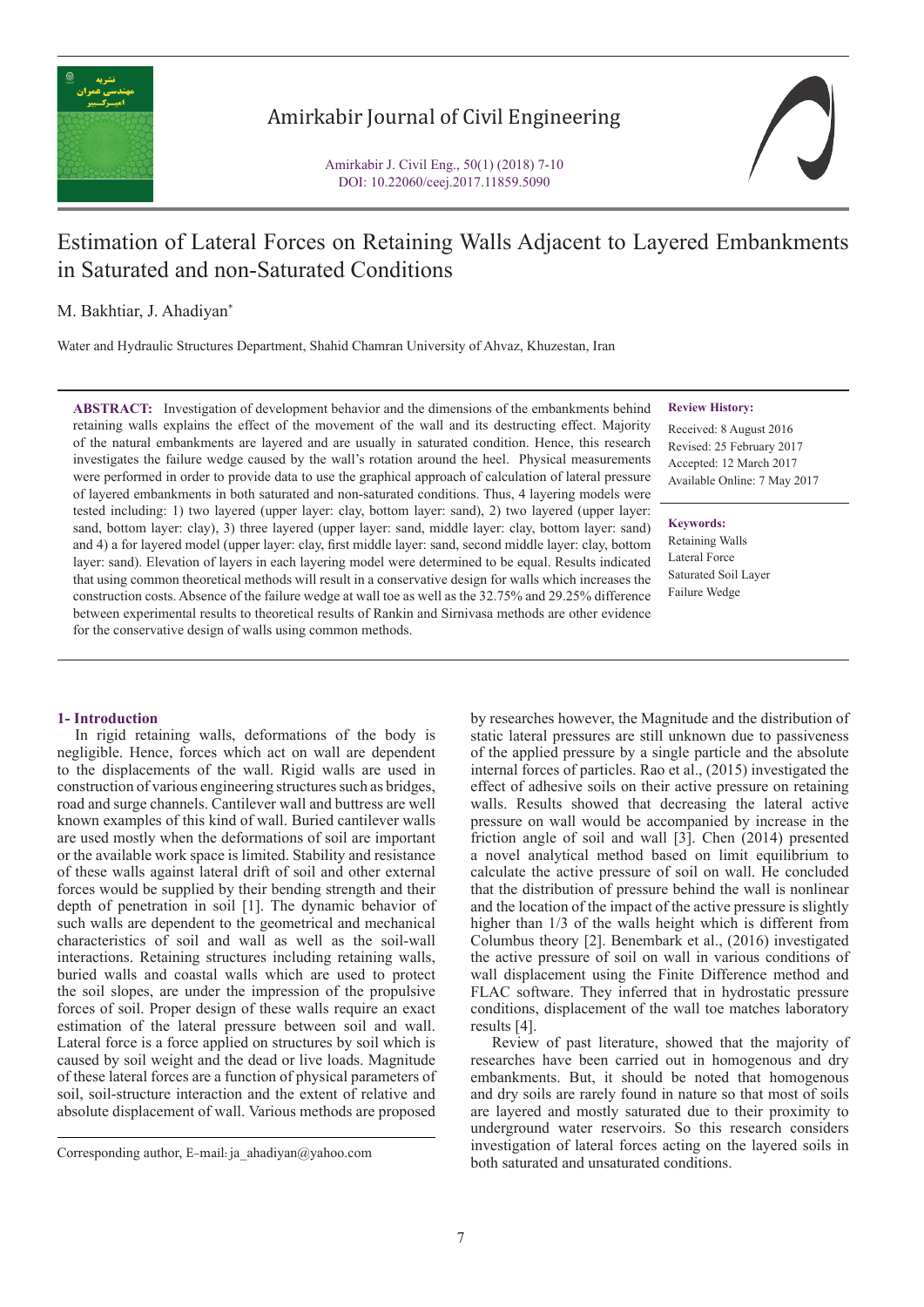#### **2- Methodology**

 Experiments were carried out in a laboratory model built in the laboratory of physical modeling in Shahid Chamran University of Ahvaz. The length, width and height of this model were equal to1 meter, 0.35 meter and 1 meter respectively. In this a model cantilever retaining model was designed, built and installed in the middle of lab flume. Frame of the model was made utilizing 4 mm thick sheets in 3 directions. An 8 mm glass was used for the other side to provide the ability of observing the process of soil deformation during the tests and exporting data. The scale of simulated retaining wall to a real wall in nature is 1 to 10. Hence, utilizing optimized wall analysis a model with height of 5 meter and specific weight of embankment equal to 20K newton per cubic meter is simulated. Figure 1 presents a schematic view of the laboratory model used in this study.



**Figure 1. Cross section of the laboratory model**

 Since the main focus of this research is on investigation of the fracture wedge caused by wall rotational displacement, the wall is fixed at toe using a shaft to prevent longitudinal displacement of toe so that the wall can only have rotational displacements. A handle was placed on the model which enabled us to rotate wall slowly by moving the handle.

Modeling layered embankments, 4 models were tested as follows:

- upper layer: Clay, bottom layer: sand
- upper layer: sand, bottom layer: clay
- upper layer: sand, middle layer: clay, bottom layer: sand
- upper layer: clay, first middle layer: sand, second middle layer: clay, bottom layer: sand

 Vertical layers of soil were created slowly by pouring soils in thin layers to prevent its compaction. This method was adopted for all layers and thus, soil layers were formed at determined equal thicknesses. Figure 2 provides an example of soils layering behind the wall.

 After each test the geometry characteristics of wedge consists of the angle of fracture with horizontal bed, height and length of wedge were measured. Then, the lateral pressure on wall were calculated using experimental measurements and the Elasto-plastic method and were compared to results of theoretical relations including Rankin and Sirinivasa methods.



**Figure 2. Details of soil layering behind the wall**

#### **3- Results and Discussion**

Table 1 presents the failure angle of models in all of performed experiments.

#### **Table1. Failure angle of tested models**

| No. of layers | Order of layers | Unsaturated<br>Saturated |          |  |
|---------------|-----------------|--------------------------|----------|--|
| 4             | clay            | 73                       | $\Omega$ |  |
|               | sand            | 46                       | $\Omega$ |  |
|               | clay            | 74                       | $\Omega$ |  |
|               | sand            | $\theta$                 | $\Omega$ |  |
| 2             | sand            | 64                       | 56       |  |
|               | clay            | 77                       | 59       |  |
| 3             | sand            | 66                       | 42       |  |
|               | clay            | 77                       | 48       |  |
|               | sand            | 0                        | $\Omega$ |  |
| 2             | clay            | 78                       | $\Omega$ |  |
|               | sand            | 53                       |          |  |

 Considering Table 1, it is inferred that in saturated conditions, the failure angle of the wedge would be reduced due to the act of adhesion force of soils. For example, the average failure angle for the three layered soil in saturated condition has reduced about 58.8% in comparison with unsaturated soil.

 It must be noted that in unsaturated condition where the middle layer is made from clay, it has depreciated the failure wedge and reduced its dimensions due to the adoption of plastic deformation. Figure 3 presents the variations of the failure wedge in various layering conditions. Figure 3-a shows that in layering systems which the content of the clay is equal, the situation of the failure wedges are approximately similar. In addition, in saturated conditions, the content of development in the dimensions of the failure wedge increases as the quantity of clay in unit volume of soil samples increases (see Figure 3-b)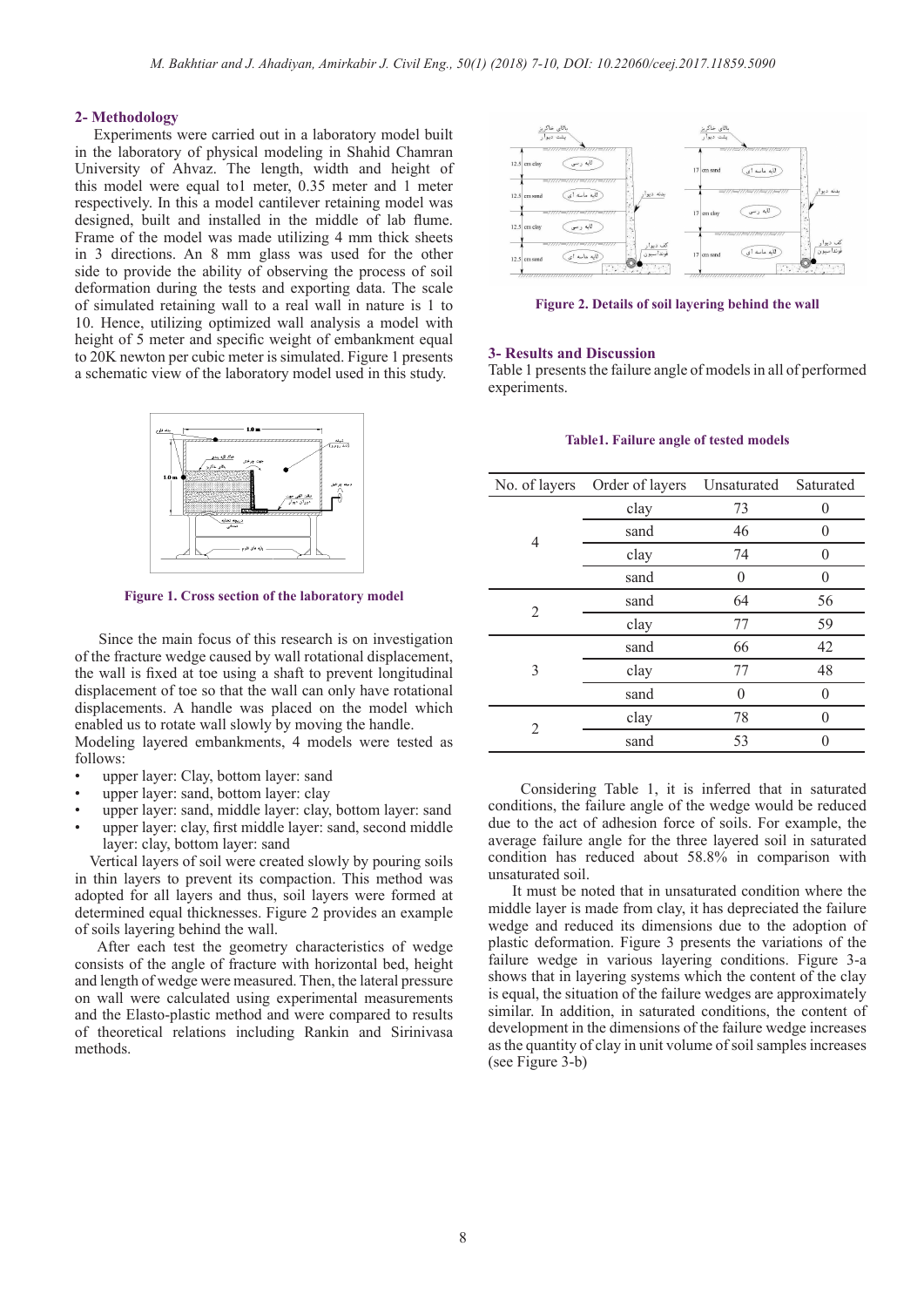

**Figure 3. Comparison of failure wedge in various soil layering for a) Unsaturated and b) Saturated conditions**

 Experimental results obtained from laboratory tests of this research are compared to the results of common theoretical design methods in order to validate the results.

 Table 2 compares the calculated values of lateral pressure obtained from experiments to some theoretical methods for all investigated models. It is obvious that the experimental results are significantly lower than calculated values from theoretical methods of Rankin and Sirnivasa. Hence, it could be inferred that, designing walls using theoretical methods, presents a conservatively design which increases the costs and the time of construction. There is a 16, 36, 45 and 30% difference between experimental results and the theoretical results presented in Table 2 in unsaturated condition for various soil samples in the order presented in the table.

 It must be noted that, the difference between theoretical results and experimental ones is a result of simplifying assumptions apply in theoretical methods.

#### **4- Conclusions**

 Magnitude of lateral forces are affected simultaneously by two factors of angle and the height of the failure wedge so that in a two layered soil sample with upper sandy layer, despite constant height of failure wedge, the angle of failure wedge in saturated layers has reduced by 18% in comparison with unsaturated layers and the lateral force reduced by 30%. Also, the 27% increase in lateral forces in three-layered saturated soils in comparison with unsaturated soils is caused by the average 37% reduction of the failure wedge angle despite its 30% increase of the failure wedge height in comparison with unsaturated conditions. Hence, In accordance with previous researches, status of the lateral pressure on wall could be estimated using the geometrical dimensions of the failure wedge.

 Saturated homogenous soil puts higher active pressure on walls in comparison with unsaturated soils which consequently increases the active torque and leads to decrease in the safety factor of design. This is not necessarily true in layered soils so that in a two layered soil of (sand-clay), a smaller failure wedge in saturated condition, suggests a smaller active force and active torque in saturated in comparison with unsaturated condition.

**Table 2. Comparison of calculated lateral forces with various methods**

| Layering               | Rankin method<br>(N/m) |           | Sirniyasa method<br>(N/m) |           | Lateral pressure<br>(N/m) |           |
|------------------------|------------------------|-----------|---------------------------|-----------|---------------------------|-----------|
|                        | Unsaturated            | Saturated | Unsaturated               | Saturated | Unsaturated               | Saturated |
| Two layer: Clay-Sand   | 0.61                   | 0.51      | 0.56                      |           | 0.48                      |           |
| Two layered: Sand-Clay | 0.58                   | 0.5       | 0.56                      | 0.58      | 0.41                      | 0.29      |
| Three layered          | 0.68                   | 0.62      | 0.64                      | 0.93      | 0.44                      | 0.56      |
| Four layered           | 0.72                   | 0.48      | 0.6                       |           | 0.46                      |           |